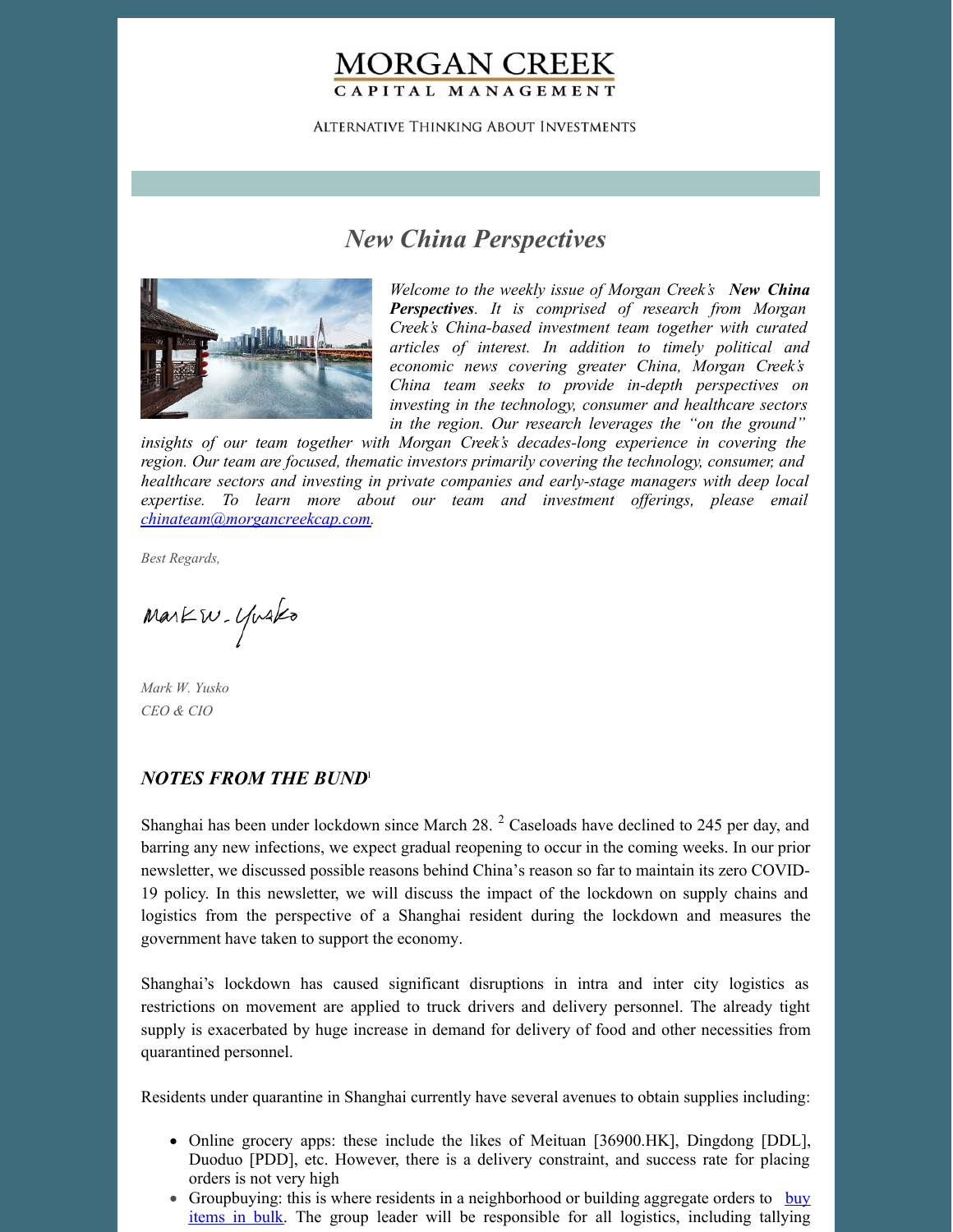number of orders and contacting the merchant and arranging a courier

- Bartering: this is where neighbors will exchange items by trading what they have. This can be spices, soft drinks, cereal, etc. An interesting video is [linked](https://www.youtube.com/watch?v=jWSJRkV6P1Y) here that documents the process
- For special needs including medicine, residents have to contact merchants directly and find a courier to deliver. However, a courier currently charges RMB 200 every 5km, or more than 12 times the regular rate.
- Prices for necessities in the first few weeks of quarantine were high, but prices have since gradually trended back to normal as the authorities have stepped in and businesses gradually reopen.

Logistics companies, especially truckers also face stringent restrictions:

- Logistics companies need to apply for a permit to operate, and drivers need to be fully vaccinated and obtain a "green code" to enter Shanghai
- After entry, truck drivers are not allowed to disembark from their truck. They will drive directly to the required site to unload and then head to a quarantine facility for 14 days
- As such, the rates for a truck run to compensate the driver for quarantine down time and costs are very high

There has also been adverse impacts on factory [production.](https://www.reuters.com/world/china/chinas-widening-covid-curbs-exact-mounting-economic-toll-2022-04-06/) A recent European Union Chamber of Commerce letter to the Chinese authorities highlighted that 1/3 of Germany's companies have experienced severe impact or significant disruption in production and manufacturing due to the lockdown measures.

As one can imagine, the overall impact to the economy from both a demand side due to decreased consumption and supply side due to production and logistics disruptions will be significant. In April, demand contracted significantly, with the new order index falling by 6.2%; the production index dropping 5.1%; PMI trending down 0.7% and supplier delivery time index falling 9.3%.<sup>3</sup> Prior to the lockdown, the Chinese authorities announced a GDP target of 5.5 per cent for 2022. Depending on the duration and continued severity of the lockdowns, some analysts project that more than a third of the targeted growth could be adversely impacted and might not materialize.

In light of these challenges, the Chinese authorities have begun to unveil a host of monetary and fiscal measures to combat these challenges:

- The People's Bank of China ("PBOC") released a draft [Financial](https://www.atlanticcouncil.org/blogs/econographics/china-to-roll-out-its-version-of-quantitative-easing/) Stability Law on April 6. Among the law's provisions is the proposal to set up a financial stability fund where the PBOC could step in with its balance sheet to support China's financial sector and economy, similar to the Fed and its Quantitative Easing ("QE") program
- On April 15, the PBOC cut [domestic](https://www.reuters.com/world/china/china-cuts-reserve-requirements-banks-economy-slows-2022-04-15/) banks' required reserve rate by 25bps
- On April 20, China's 10 year bond yield fell below US 10 year [treasury](https://www.cnbc.com/2022/04/21/us-10-year-treasury-yield-climbs-heres-what-it-means-for-china.html) rate for the first time since 2010
- On April 26, President Xi calls out for more [infrastructure](https://www.bloomberg.com/news/articles/2022-04-26/xi-emphasizes-infrastructure-as-lockdowns-pummel-china-s-economy) spending. Bloomberg estimates that local governments are planning more than \$2.3 trillion of infrastructure projects, or twice the spending approved by US congress last year
- Leading up to the May Day holidays (April  $30 May 4$ ), multiple Chinese cities issue [consumer](https://www.globaltimes.cn/page/202204/1260613.shtml) coupons: Shenzhen (RMB 500m), Ningbo (RMB 300m), Fuzhou (RMB 370m)

## **[Click](https://www.morgancreekcap.com/market-commentary/#investment-process) here to see back issues of New China Perspectives**

## *CHINA NEWS SPOTLIGHT*

**China Makes 10 Bln Yuan Available To Subsidize Grain Growers:** China's central government has made available 10 billion yuan (\$1.49 billion) for "one-off" subsidies to support individuals and companies involved in grain cultivation and production. *Read [more.](https://www.agriculture.com/markets/newswire/china-makes-10-bln-yuan-available-to-subsidise-grain-growers)*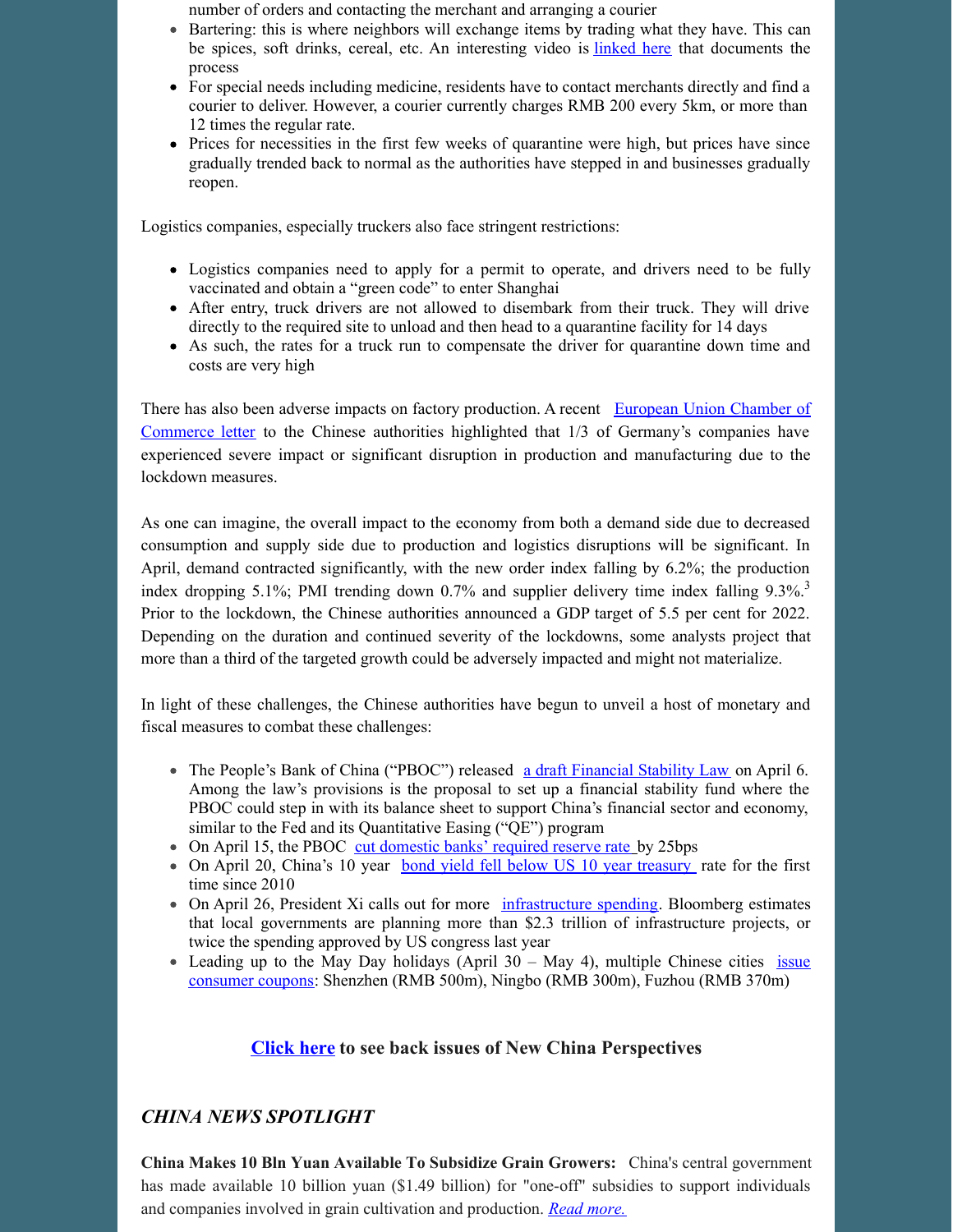**Chinese premier stresses faster implementation of macro policies:** Chinese Premier Li Keqiang has called for an accelerated pace and ramped-up efforts in the implementation of macro policies. *Read [more.](https://english.news.cn/20220518/085ff63cd6d443bcb3657b2e1c98b32d/c.html)*

**China seen lowering lending benchmark LPR to support economy:** China is expected to cut benchmark lending rates at its monthly fixing on Friday, a second reduction this year, a Reuters survey showed, as it seeks to prop up credit demand to cushion an economic slowdown due to COVID-19 disruptions. *Read [more.](https://www.reuters.com/markets/rates-bonds/china-seen-lowering-lending-benchmark-lpr-support-economy-2022-05-19/)*

**Canada to ban China's Huawei and ZTE from its 5G networks:** Canada says it will ban two of China's biggest telecoms equipment makers from working on its 5G phone networks. Francois-Philippe Champagne says the move will improve Canada's mobile internet services and "protect the safety and security of Canadians". *Read [more.](https://www.bbc.com/news/business-61517729)*

**NIO Stock Closes Higher in Its Singapore Debut:** Shares of Chinese electric-vehicle maker NIO closed higher Friday in their first trading day in Singapore, the third exchange on which investors can trade the stock. *Read [more.](https://www.barrons.com/articles/nio-stock-price-singapore-51653033056)*

**China's Big Tech sees new wave of job cuts as COVID-19 lockdowns hurt economy:** A new wave of job cuts has hit China's largest technology companies, as regulatory pressure and COVID-19 lockdowns battered their business. It is yet unclear how much of those firms' work forces would be affected because few are willing to publicly disclose their plans, but there have been extensive reports of job reductions across a wide spectrum of job functions in the sector, according to local media and sources interviewed by the *South China Morning Post*. *Read [more.](https://www.scmp.com/tech/big-tech/article/3178643/chinas-big-tech-sees-new-wave-job-cuts-covid-lockdowns-hurt-economy)*

#### **Zenas BioPharma Submits Investigational New Drug Application in China for ZB001 for the Treatment of Thyroid Eye Disease:**

Zenas BioPharma, a global biopharmaceutical company committed to becoming a leader in the development and commercialization of immune-based therapies for patients in need around the world, today announced the submission of an investigational new drug (IND) application to the China National Medical Products Administration (NMPA) for the initiation of a Phase 1/2 clinical study of ZB001 for the treatment of Thyroid Eye Disease (TED). *Read [more.](https://www.globenewswire.com/news-release/2022/05/15/2443390/0/en/Zenas-BioPharma-Submits-Investigational-New-Drug-Application-in-China-for-ZB001-for-the-Treatment-of-Thyroid-Eye-Disease.html)*

**WHO grants EUL to CanSinoBIO's COVID-19 vaccine:** The World Health Organization (WHO) has granted an emergency use listing (EUL) for CanSino Biologics' (CanSinoBIO) recombinant novel COVID-19 vaccine, Convidecia. Given as a single-dose vaccination, Convidecia is a genetically engineered vaccine with the replication-defective adenovirus type 5 vector that expresses the spike S protein of the SARS-CoV-2 virus. *Read [more.](https://www.pharmaceutical-technology.com/news/who-eul-cansinobio-vaccine/)*

**China Junshi's potential COVID-19 drug shows promise in small trial:** An antiviral oral drug being co-developed by Shanghai Junshi Biosciences' [\(688180.SS\)](https://www.reuters.com/companies/688180.SS) subsidiary and other Chinese institutes showed early promise in speeding the clearing of virus in COVID-19 patients, according to a small clinical trial. *Read [more.](https://www.reuters.com/business/healthcare-pharmaceuticals/china-junshis-potential-covid-drug-shows-promise-small-trial-2022-05-18/)*

<sup>3</sup>Data from Wind database

<sup>&</sup>lt;sup>1</sup>The Bund is a historic waterfront area in central Shanghai, where Morgan Creek's office is located. From the 1860s to the 1930s, it was the rich and powerful center of the foreign establishment in Shanghai, operating as a legally protected treaty port. The picture above is part of the historical waterfront.  $2$ The official lockdown started on March 28. Though targeted lockdown has begun since March 5.